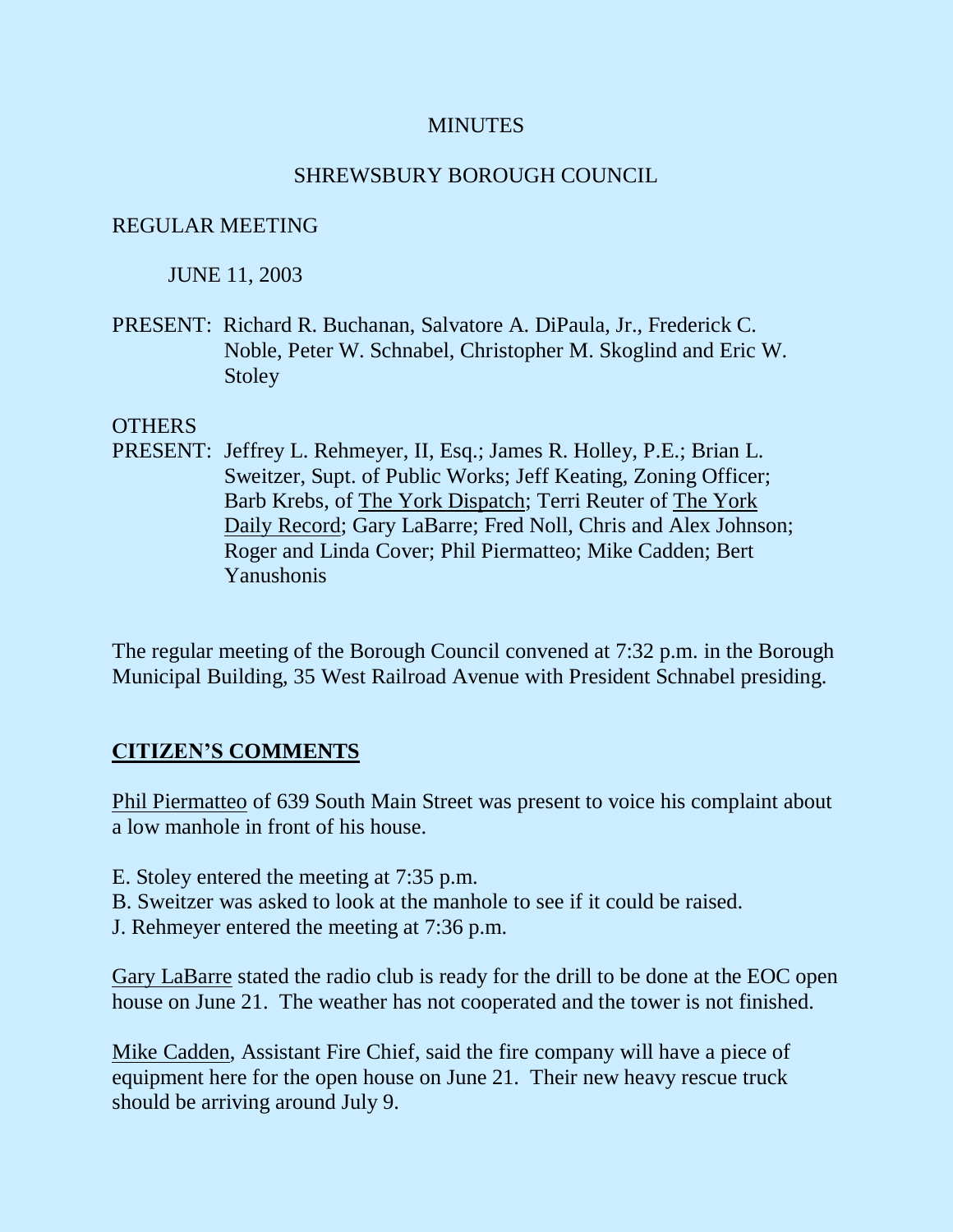Fred Noll, 200 Cardinal Dr. stated developer Tom Simmons has not returned his phone calls in response to his offer to meet with Fred to try to resolve the fence and tree line issues. Eng. Holley was asked to contact Tom. PennDOT said a fence is not part of the approved permit and is not required in the permitted work within the right of way. Fred felt the trees planted by the developer were not in accordance with the plan. He also said the lights appear to be very bright and the illumination extends beyond the commercial property. Eng. Holley was asked to check the trees and light issues also.

Chris and Alex Johnson of 218 N. Highland Drive were present in response to a letter sent to Mr. and Mrs. Johnson by our Solicitor regarding the skateboard "half pipe" built on their property that the neighbors find objectionable. Neighbors say the noise is unbearable and seems to reverberate through the ground into their house. Although the activity stops at 8 p.m., neighbors are concerned that the activity will increase now that school is soon out for the summer.

The zoning ordinance covers nuisances but it's unknown how this would be classified. The two options are: 1) facilitate a resolution; 2) an enforcement notice would be issued that would trigger a zoning hearing. A written complaint has been received from the Covers.

Council mentioned to the Johnsons that perhaps things could be done to soundproof or absorb the noise. The Borough cannot tell the Johnsons to move it elsewhere on their property.

R. Buchanan entered the meeting at 8:12 p.m.

Jeff Keating was asked to visit the Covers to hear the noise and then make a determination if an enforcement notice needs to be sent.

Council tried to facilitate a resolution; the residents were urged to try to resolve this issue without the need for a zoning hearing or a private civil action.

# **APPROVAL OF MINUTES**

C. Skoglind moved to approve the minutes of the May 14, 2003 meeting. E. Stoley seconded. The motion carried with all in favor.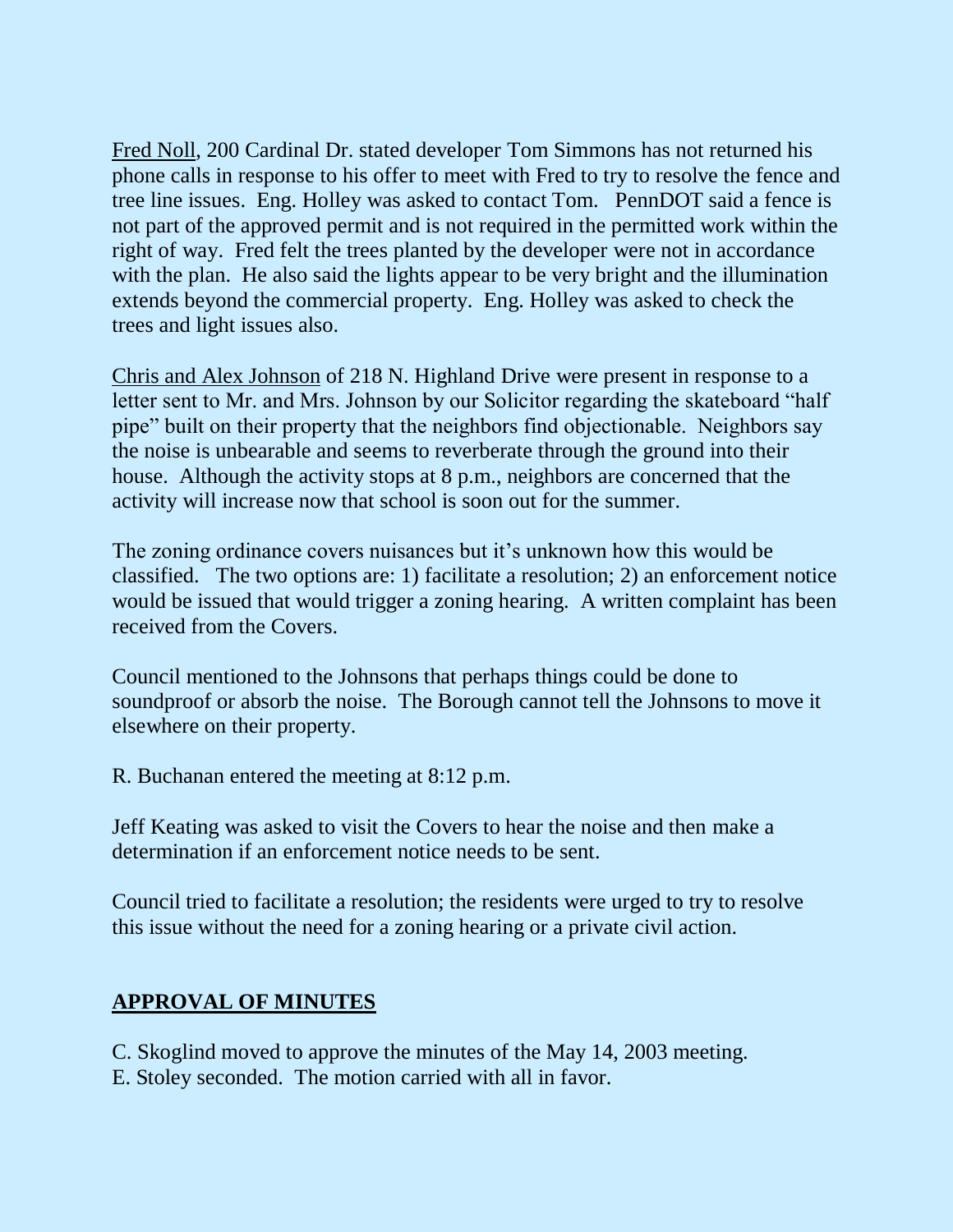# **APPROVAL OF EXPENDITURES AND REPORT OF ACCOUNTS**

E. Stoley moved to approve the expenditures and report of accounts for April. R. Buchanan seconded. The motion carried with all in favor.

# **BILLS**

- Gregory Contractors, Inc. application for payment #1 for sanitary sewer extension Northbrook Lane \$62,086.97
- Velda Nickell bookkeeping hours May 4 hours \$100.00
- Kimberly Dettinger bookkeeping hours May 19.5 hours \$390.00
- James R. Holley & Associates Northbrook Sewer extension \$1,142.10; roof replacement Borough building \$90.29; review of Grove tract plan \$102.00; GP-3-851 outfall \$358.64
- Codes Enforcement inspection at new shopping center: Giant (ECI Contractors) \$180.00; North/South Building(Kinsley) \$288.00; AAAs store \$192.00; Chinese Restaurant \$180.00; Hallmark \$144.00 for a total of \$984.00
- S. DiPaula moved to approve payment of the above invoices.
- E. Stoley seconded. The motion carried with all in favor.

# **SUBDIVISION AND LAND DEVELOPMENT BUSINESS**

Utility Plan for Waypoint Bank at Shrewsbury Square Shopping Center The plan was presented to show where the underground utilities will be placed. A note will be added to the plan to indicate this building has one water and one sewer EDU assigned. An attachment to the plan should also show the directional signs.

E. Stoley moved to approve the utility plan with the added note about the one water and sewer EDU and the attachment for the directional signs. R. Buchanan seconded. The motion carried with all in favor.

## Letter of Credit for Covington Ridge Phase I Extension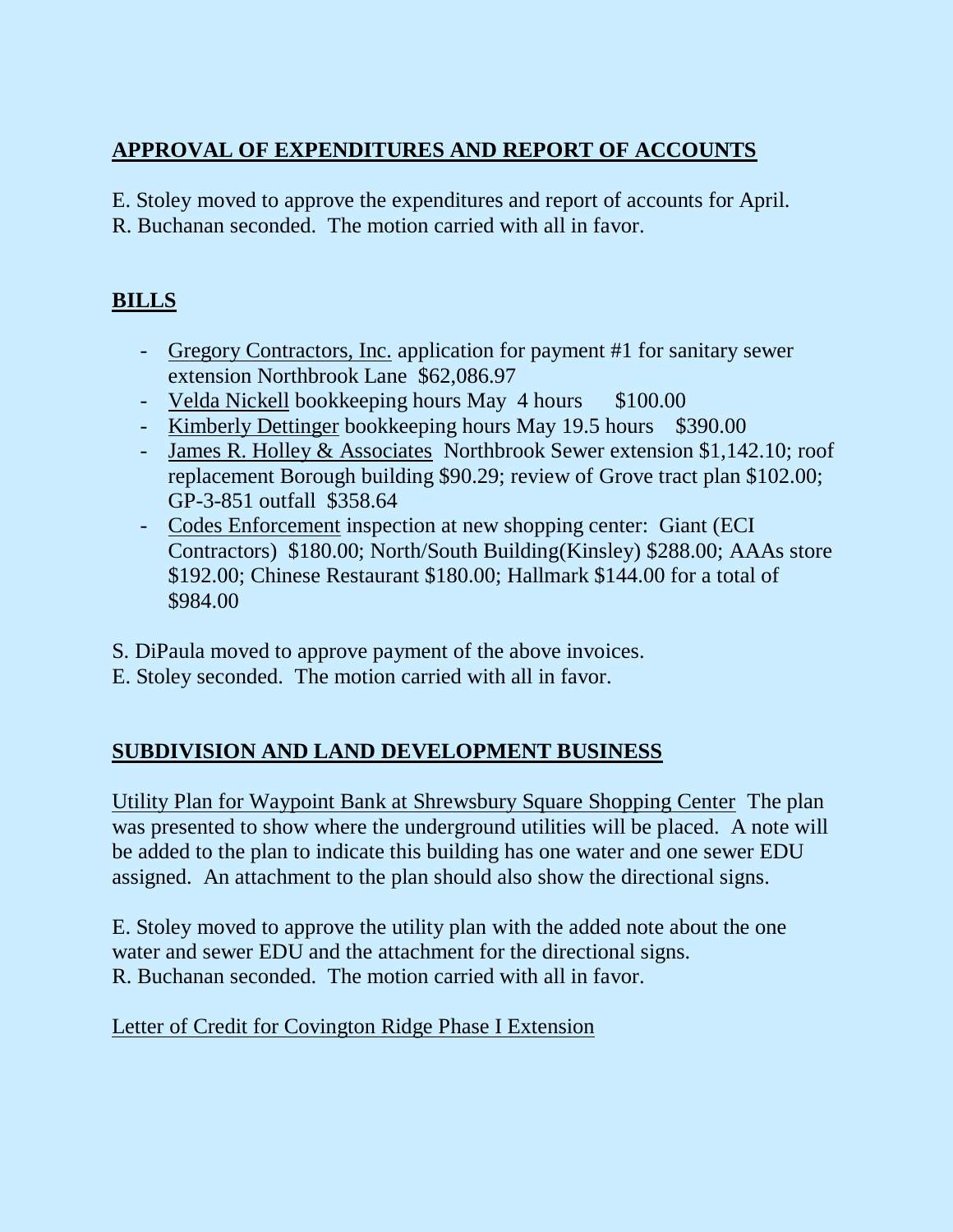The balance is \$54,737.10 and expires on 7/31/03 and will require an extension. Eng. Holley will contact S & A Custom Homes about an extension until October for the final wearing course.

# **Zoning Officer/BOCA Inspector**

Jeff stated he has taken pictures of the dumpsters, accumulated junk and a sign at Grim's Glass & Plastics.

# **OTHER REPORTS**

## **Water & Sewer** – Richard R. Buchanan

#### New Wells at Shrewsbury Square Shopping Center

The wells have not been tested yet as there need to be five dry days in order to recharge the aquifer. As a result, the test results will not be reviewed until the September Susquehanna River Basin Commission meeting. If approved, the wells will be connected to the system in November or December. After that, the developer will pay \$5,000.00 toward the pump house building's renovations (new pump, windows and floor). The pump will cost \$12,750.00.

#### Replacement of Caustic Soda Storage Tanks

B. Sweitzer has spoken with sales representatives who suggest the Borough purchase 20% caustic soda instead of 50% as the 20% caustic soda will freeze at 20˚ rather than 65˚. The 20% is more expensive and would require more frequent deliveries. Since the well houses are heated, B. Sweitzer felt we should continue with the 50% caustic and purchase 1,500 gallon tanks. The cost of each tank is between \$12,000.00 and 15,000.00 delivered. The grade in the rear of the Woodlyn Well is very steep and is dangerous to mow and will make the installation of this tank very difficult. B. Sweitzer recommends a retaining wall be installed. Council allotted \$46,000.00 last month and Brian felt he could stay within that amount. Permission was given to build the retaining wall.

#### Northbrook Lane Sewer Extension

This work is almost finished. The small piece of land where the pump station was situated will be put out for bid.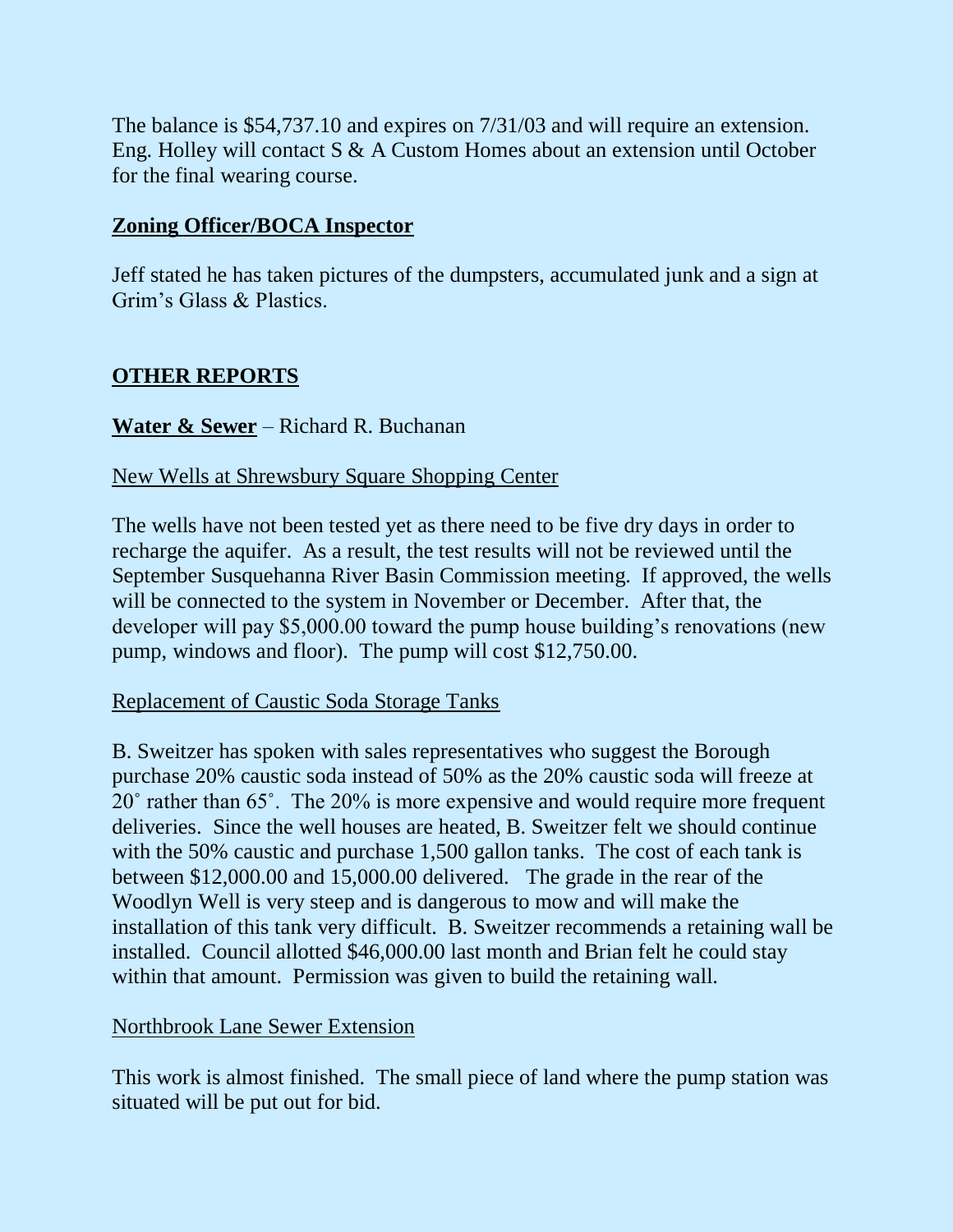# **Public Roads & Lighting** – Christopher M. Skoglind

## Locust Avenue

C. Skoglind asked Council to look at this alley for discussion at next month's meeting.

## New Truck

The new F550 truck purchased under the State contract will be picked up tomorrow. The F350 will need to be put out for bid.

## Township Road Paving 2004

Shrewsbury Township will be paving in Southern Farms next year and we should coordinate with their specifications to pave Covington Drive and Old Farm Lane. We will have our estimates on West Railroad Avenue, South Sunset Drive, South Highland Drive, Onion Boulevard and Old Farm Lane and Covington Drive for budgeting purposes by September.

## Broken Curbing at 15 South Main Street

The PennDOT permit for this work expired. Funds were escrowed from the real estate settlement for the curbing repair work. Brian was asked to apply for a new permit.

## **Public Lands & Buildings and Finance**

## Library Building

S. DiPaula said Southern Community Services is interested in renting the library building when the library vacates.

F. Noble stated the Regional Recreation office is looking to relocate and was interested in the library building also.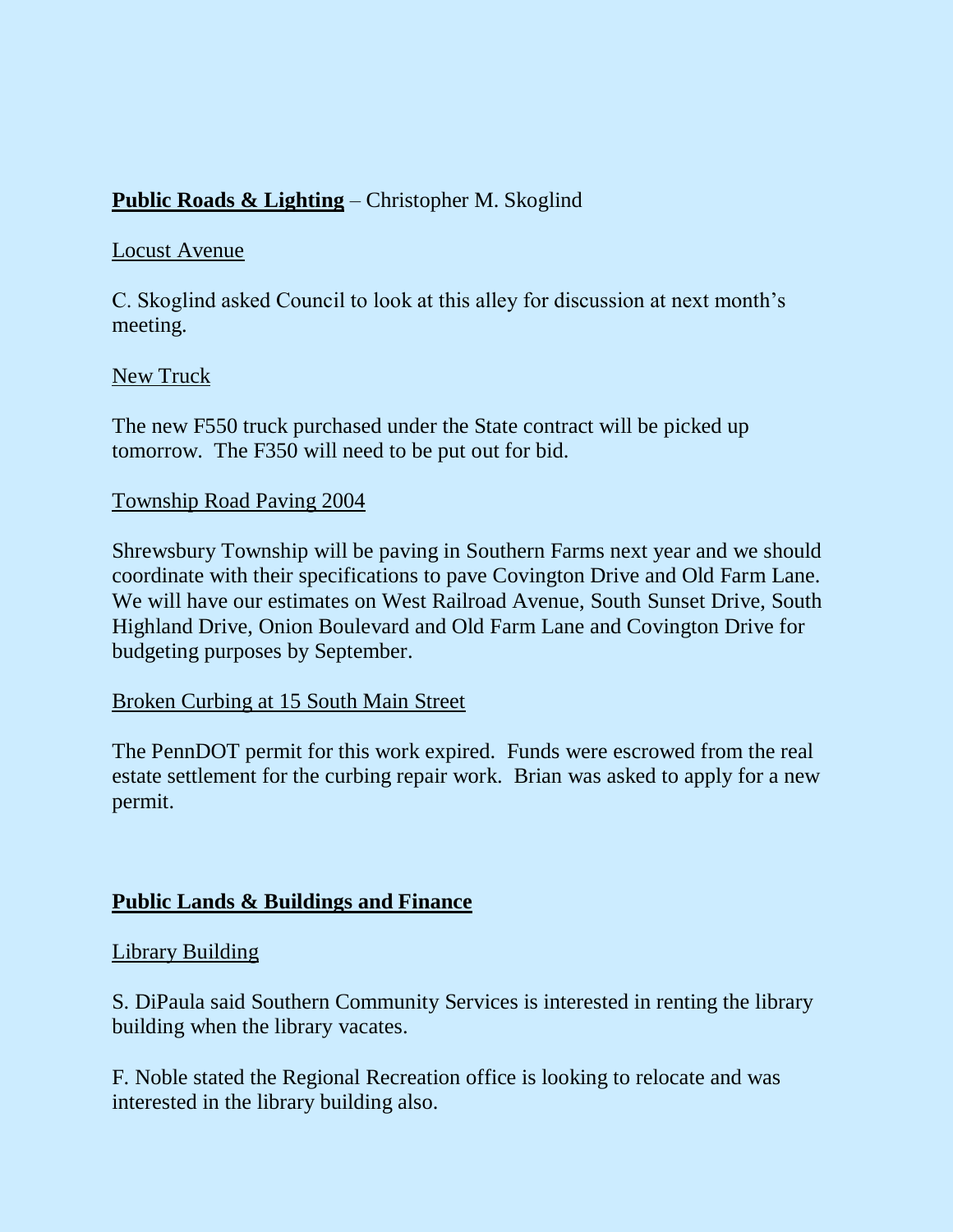The Borough will ask for a volunteer committee to come up with a recommendation as to how the library building should be utilized.

#### Land for Public Works Garage

B. Sweitzer asked if anyone had contacted the neighbor about the property.

## **ENGINEER'S REPORT**

#### Change Order for Gregory Contractors

Eng. Holley presented a change order for \$678.00 for the work done on the Northbrook sewer extension.

R. Noble moved to approve the change order. C. Skoglind seconded. The motion carried with all in favor.

Giant Opening – New Shopping Center

Codes Enforcement informed Eng. Holley that Giant plans to open July 16. However, the modifications to the traffic signal and turning lane on Route 851 will probably not be completed by July 16. The PennDOT permit work will not be completed by then and the signal will not be operational. Eng. Holley will check with PennDOT to see if all the permitted PennDOT work needs to be completed before occupancy is given. It's the desire of Council to have all the signal and lane work complete prior to opening.

## **SOLICITOR'S REPORT**

#### Emergency Water Source

Sol. Rehmeyer is preparing a brief agreement with the York Water Co. in the event the Borough would need water in an emergency for a tie-in with the York Water Co. Wording will be added that applicable laws would apply in the event our system would ever be sold to allow for the bidding process.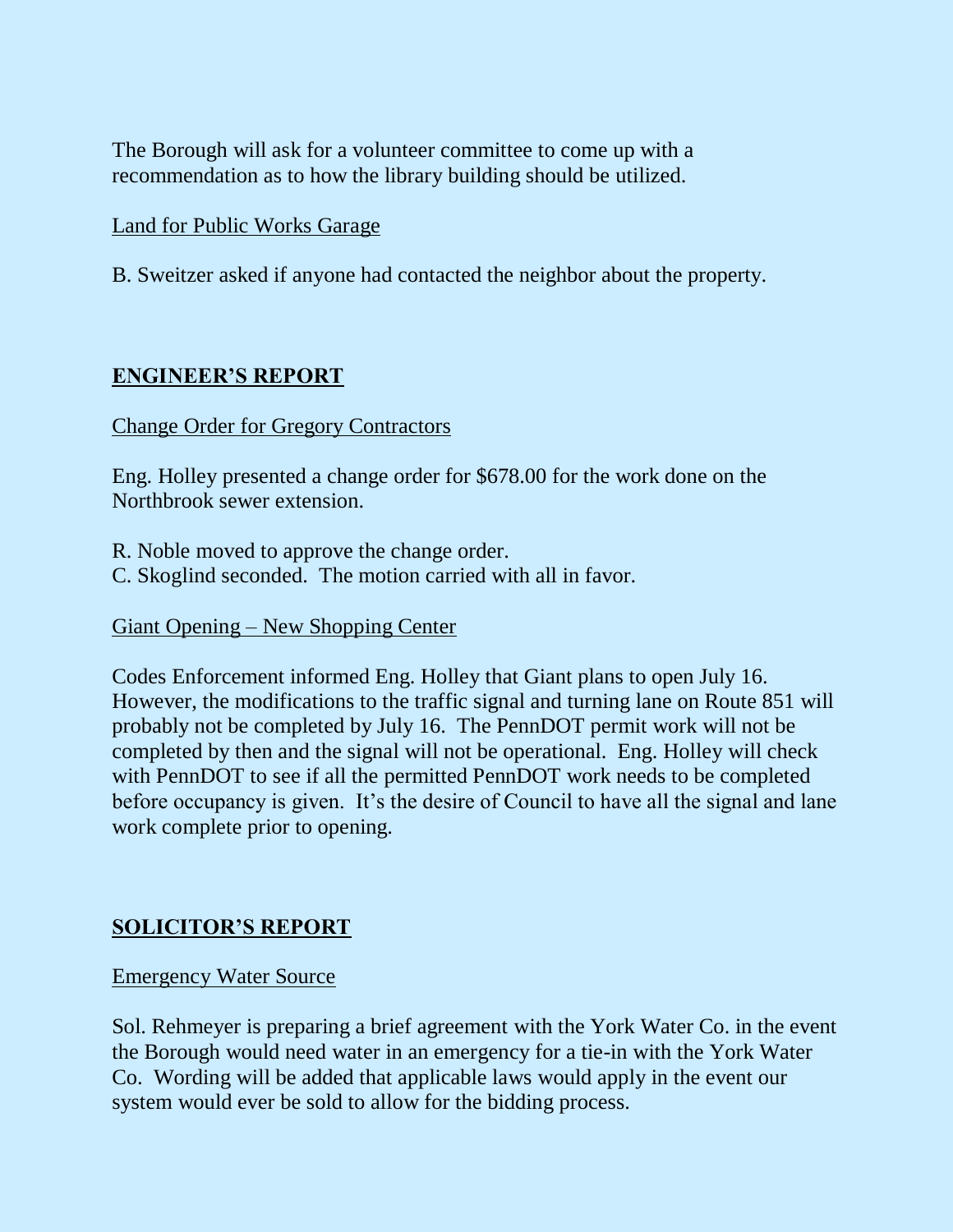#### Library Loan Agreement

New Freedom Borough has signed the agreement and it has been forwarded to Shrewsbury Township for signature.

#### Barking Dog Ordinance

C. Skoglind moved to adopt Ordinance 2003-6, the Dog Barking Ordinance. S. DiPaula seconded. The motion carried with all in favor.

#### Paper Alley off West Railroad Ave.

Copies of the applicable section of law pertaining to petitioning Council to vacate a paper alley perpendicular to West Railroad Avenue between Hill Street and Charles Street were mailed to the two interested residents and their attorney.

#### Nuisance Ordinance

A draft ordinance was presented for review and will be discussed further next month.

## **Public Safety, Welfare and Personnel** – Salvatore A. DiPaula, Jr.

Personnel Meetings

Personnel meetings will be scheduled for September. Also, an informational pension meeting will be planned for the employees around the same time.

## **Secretary's Report** – Cindy L. Bosley

York County Boroughs Association Quarterly Meeting

The meeting will be Thursday, June 26 at the fire hall.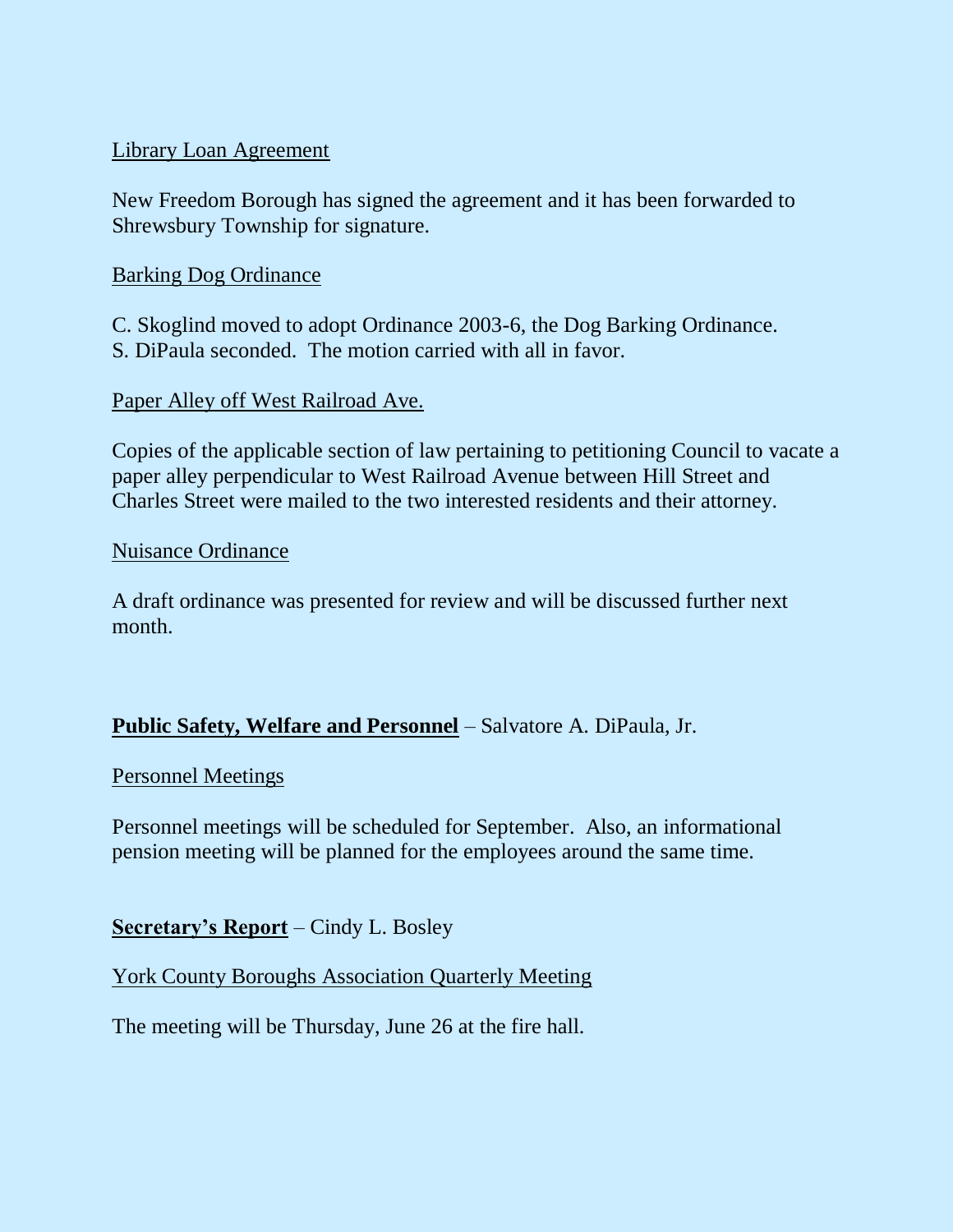# **York Area Earned Income Tax Bureau** – Frederick C. Noble

## **Recreation Board/Regional Recreation** – Frederick C. Noble

#### Peer to Peer Study

The final report will contain 35 specific recommendations for the Board to review.

## Third Quarter Payment

The Borough will pay the same amount as the first two quarters, \$3,073.00.

#### **Planning Commission/Regional Planning Commission** – Eric W. Stoley

Hopewell Township

Hopewell Township has decided to drop out of the Southern York County Regional Planning Commission.

## **Southern Regional Police** – Richard R. Buchanan

The report for May was highlighted. Council was in agreement with the idea to place a Resource Officer in the school district through a federal grant(3 year grant). After the third year, funding will come from the tax payers and all six municipalities in the school district should be in agreement.

## **UNFINISHED BUSINESS**

Yard Waste Recycling

This is on hold.

Markets of Shrewsbury Sign at Square